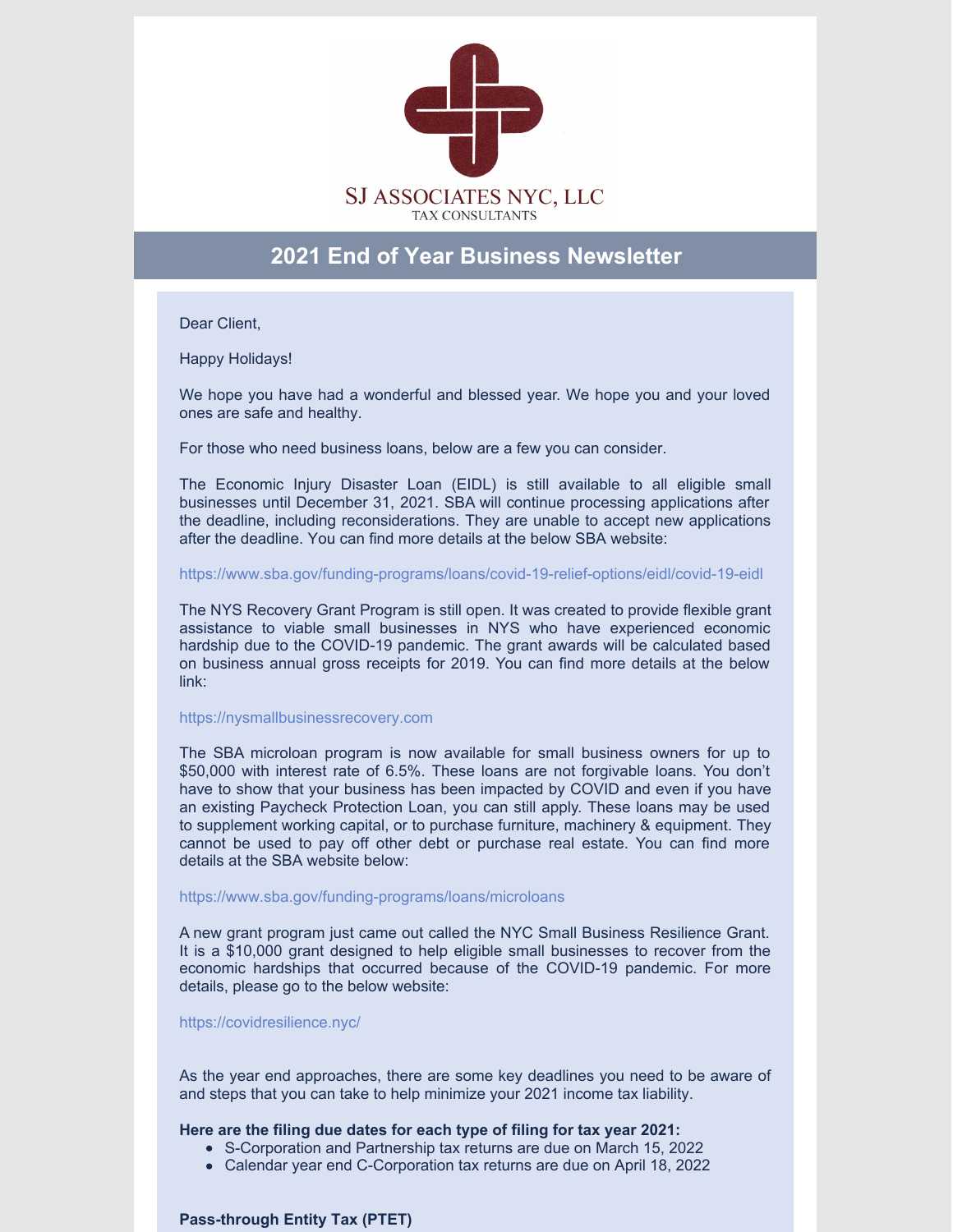We sent out emails about the NY PTET back in September 2021. To recap, an entity is allowed to pay a pass-through entity tax that can count as a business deduction, then be claimed as a credit on the taxpayer's personal tax return. The election must be made each year. For NY, the 2021 PTET election deadline has passed. Entities that opted in may make optional estimated PTET payments online for 2021 beginning on December 15, 2021. For NJ & CA, the election deadline for year 2021 is on March 15, 2022 which is the original due date of the entity's tax return. Tax payments should be made by December 31<sup>st</sup> for you to receive the deduction on your 2021 tax return. We would need your books with completed year to date information in order to do tax projection for this PTET calculation.

## **1099 & W-2 Preparation**

• If you are self-employed or in business and have paid \$600 or more by cash or check to an individual or unincorporated business, including LLC's, who have performed services for you this year, you are required to issue that contractor a 1099-NEC form. **The deadline for filing 1099 forms with the IRS is January 31, 2022**, which is the same day that you must send them to your payees.

Payments made by any payment settlement entity (PSE) like a credit card or PayPal do not need to be included in the 1099-NEC. The PSE is required to send you a Form 1099-K if it has processed at least \$20,000 worth of payments **and** at least 200 transactions for you during the year. Many PSE's do still issue 1099-K forms to all their vendors, even if their transactions are below the threshold.

**Please do not forget to file your 1099 forms. The IRS can disallow your deductions for payments to subcontractors if you do not send them 1099 forms. There are also penalties for not filing 1099's. The later they are, the greater the penalty. The maximum penalty is \$270 per missing 1099 form, unless it is found to be intentional, and then it is \$550. Please file your 1099's.**

**1099 Alert -** The IRS still has the question on the tax return that specifically asks if you made any payments in 2021 that would require you to file a form 1099, and if yes, did you file all the required 1099 forms. **This question makes it even more imperative that you file all required 1099 forms.**

# **1099 & W-2 Preparation (continued)**

If you have any employees, you must provide W-2's to them by January 31, 2022. The deadline for filing these forms with the IRS is also January 31, 2022.

If you need our help in preparing either of these forms, please contact us in January.

## **PPP Loans**

For those of you who received your PPP loans through our firm and haven't received the forgiveness yet, we have been working very hard to submit the applications for you. You will hear from us very soon when it is your turn to file for forgiveness.

For those who received your PPP loans from other lenders, you must let us know if you need our help applying for forgiveness. If your PPP loan was \$150,000 or less and you used all the funds for payroll and other forgivable expenses, you can use form 3508S. It is a one-page form where you affirm that you used the loan for qualified expenses, but you don't need to submit the supporting documents with the application. Remember for the purpose of the PPP, if you are self-employed, your compensation is considered to be payroll so this 3508S form would apply to selfemployed people with PPP loans under \$150,000 also. Forgiveness applications are due 10 months from the end of the covered period. These applications need to be filed through the bank that issued the loan. You will normally receive an email from the bank to let you know. If you need help with the forgiveness application and have not reached out to us yet, please let us know. There is a fee for our assistance.

## **Foreign Account Reporting Requirement**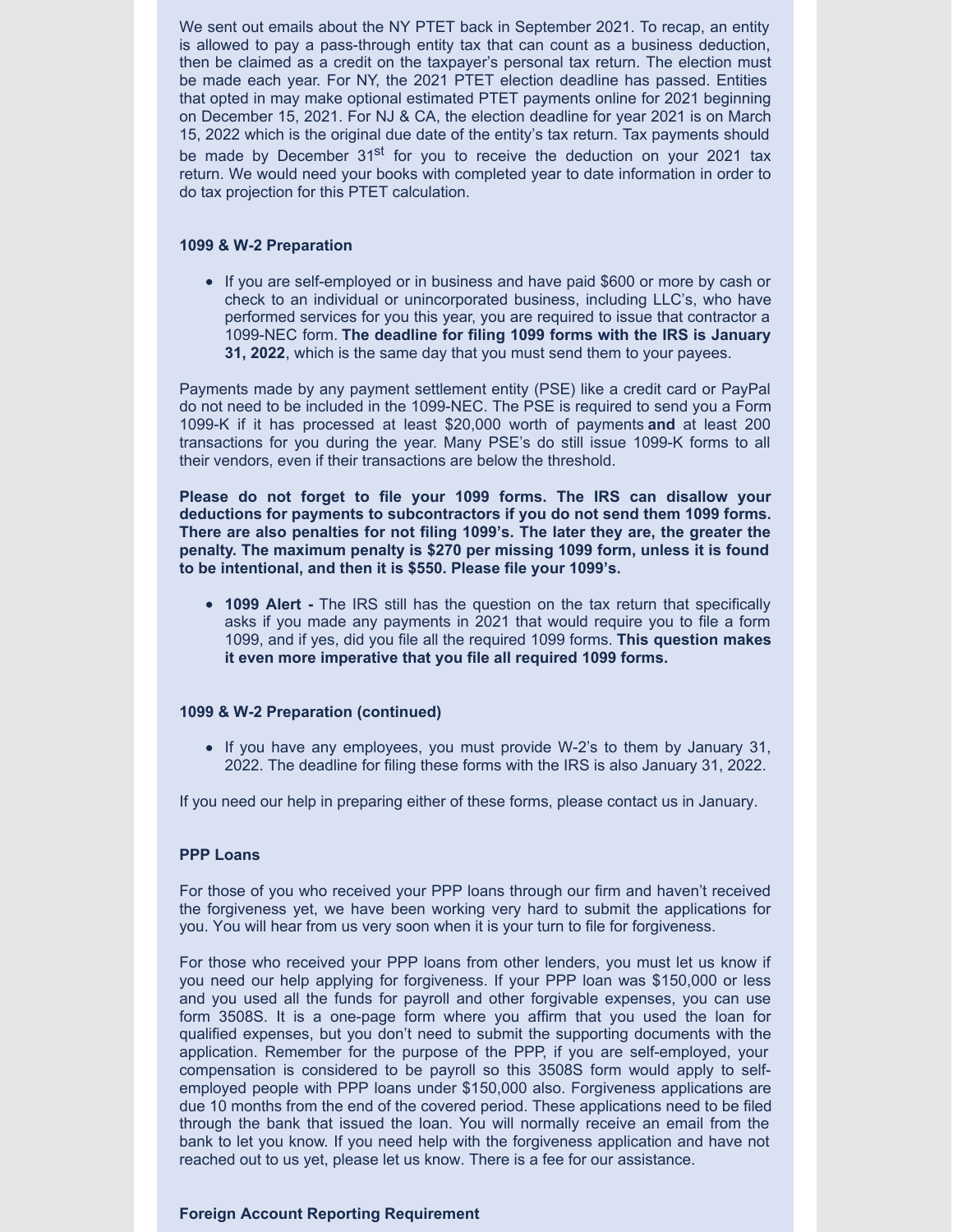If your company has any foreign financial accounts, anyone who has signature authority over those accounts must file an FBAR form (Foreign Bank Account Reporting) if the aggregate value of the foreign financial accounts where they have signature authority exceeds \$10,000 USD at any time during the calendar year. Both the company, and the signatory partners, owners and employees must file the forms. This is only for informational reporting, there is no tax impact for this reporting. IRS can impose a large penalty for failure to file.

## **C- Corporations and S-Corporations**

1) When you work for your own corporation, you are required to pay yourself reasonable compensation in the form of a salary though payroll.

- Please contact your tax accountant for year-end tax planning so we can evaluate your salary versus your business profit and determine whether anything needs to be adjusted. If necessary, your corporation could pay you a year-end bonus.
- Please be aware that due to a NYS Mandate, NYS Payroll Tax Returns must be filed electronically. In order to be included for the 2021 tax year, in most cases, all final payroll numbers must be processed by your payroll company by December 22<sup>nd</sup>.
- If you are already set up for payroll through your corporation, please contact your tax accountant for year-end payroll tax planning.
- If you have not set up a payroll account, please contact your tax accountant immediately so appropriate steps can be taken.
- If we are going to assist you with calculating your salary or year-end bonus, please provide us with your income and expense records. To ensure timely processing, the information must be provided to us by December 10, 2021.

2) For S-Corporations Only: If you are a more than 2% owner and you or the Corporation pays health insurance premiums for you (and your family), this is tax deductible, but there are special rules that apply to how this is reported.

• If you are paying for health insurance through your corporation, you must add the amount of health insurance premium paid in 2021 to Box 1 and Box 14 of your Form W-2 form. It is imperative that you let your payroll tax preparer know prior to December 23<sup>rd</sup> the amount of health insurance premiums paid in the year 2021. Otherwise, you will not be able to deduct the premiums as an adjustment to income.

3) Payroll tax forms (4th Quarter 2021 and Annual 2021) are generally due to the government by January 31<sup>st</sup>. However, if your payroll tax returns are being processed by a payroll processing company, the information needs to be processed by the payroll company by December 18<sup>th</sup>, in most cases. The payroll company then has until January 31<sup>st</sup> to generate the reports and file them with the applicable government agency. Please provide your information ahead of that date to allow time for proper processing. If our office processes your payroll, we will need your salary information by December 17, 2021 to ensure proper processing.

4) For corporations operating in New York City, if you need to pay NYC corporate estimates, the 4th quarter payment is due December 15<sup>th</sup>. If you haven't made your estimated payment by December 15th, it needs to be made by December 31<sup>st</sup> for you to receive the deduction on your 2021 tax return.

5) If you have a company retirement plan which allows employee ( *i.e.* you and any workers on payroll) salary deferrals, in addition to employer contributions (*i.e.* in the name of your corporation), please remember that generally, the employee contribution must be deposited by December 31<sup>st</sup> for it to be deductible in the current 2021 tax year. The employer contribution can be made as late as the business tax return deadline including extensions (*i.e*. March 15, 2022 or September 15, 2022 with a valid extension).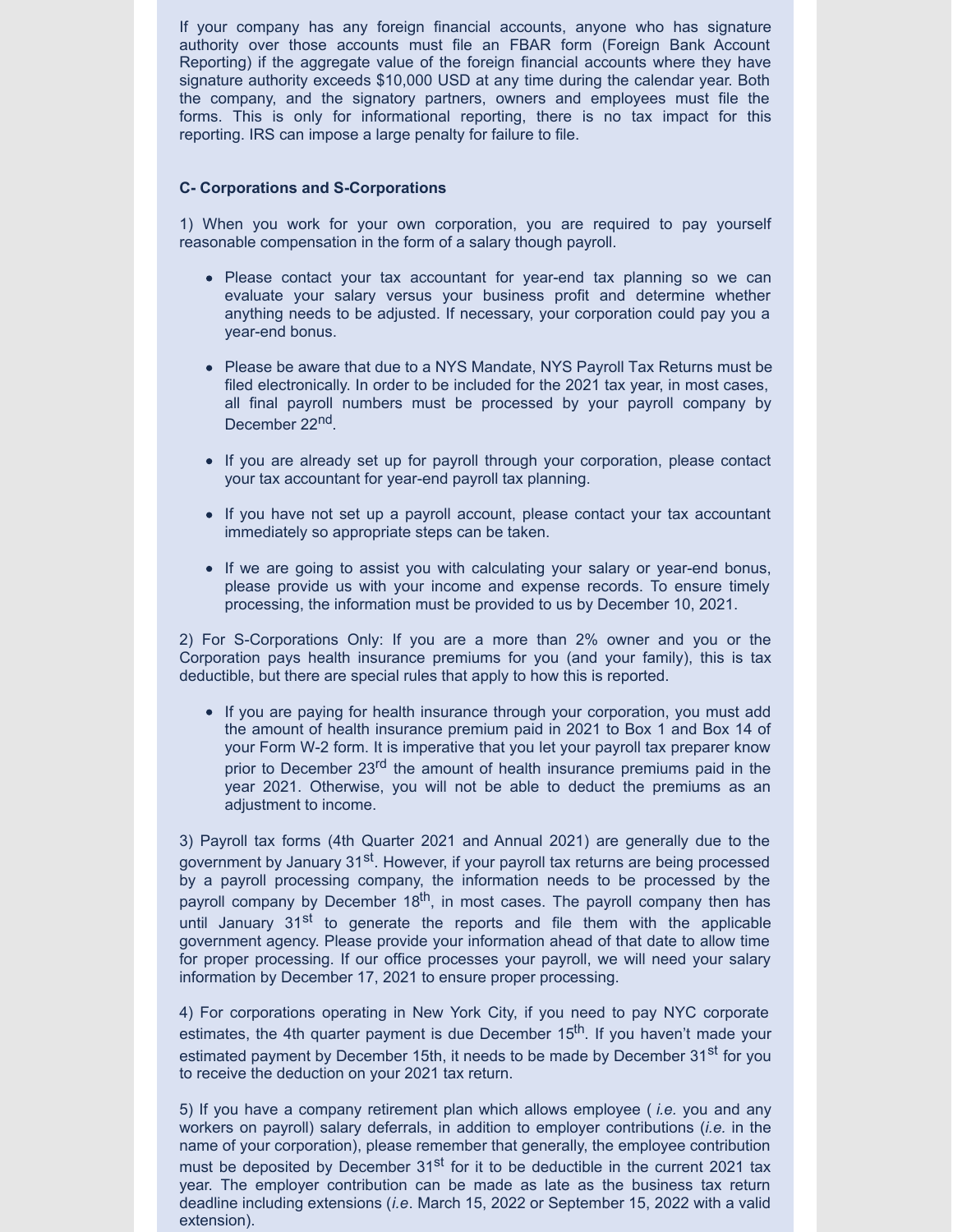6) If your contributions to your 401k plan are not at the maximum level yet, and you want to maximize your contributions, you must do this through your payroll service company in the next few weeks. The deadline for deposit is on December 31, 2021.

## **Partnership (PS), Limited Liability Company (LLC), and Limited Liability Partnership (LLP)**

- As the (part-) owner/operator of your PS/LLC/LLP, you do not receive a salary. Thus, there is no payroll for you. Payroll would only be applicable if you have employee(s) working for your company.
- For PS/LLC/LLP's operating in New York City with NYC Unincorporated Business Tax (UBT) due, the 4th quarter payment is due January 18, 2022. However, for any cash method taxpayers, it is recommended that you prepay the tax by December 31<sup>st</sup>, so that it counts as a 2021 tax deduction. If you pay it in January, it will instead count as a tax deduction for the 2022 tax year.
- Company retirement plan  $-$  (see item  $# 5$  above for Corporations). Please make your employee contributions by December 31<sup>st</sup>. Employer contributions can be made as late as March 15, 2022 (or September 15, 2022 with a valid extension).
- New York State filing fee (Form IT-204-LL) This tax form and the payment are due March 15, 2022 and applies to all active LLCs and LLP's operating in NYS. The filing fee is applicable to a PS only if the partnership has New York source income of at least \$1 million. If we prepare the form it must be e-filed and paid for by direct bank debit/auto withdrawal.

## **Electronic Payment of Payroll Taxes**

- Federal and State governments require payroll taxes to be paid electronically.
- Only in rare instances can you make your tax payment via check through the mail without incurring a penalty from the government. This would apply when the tax owed is below certain levels, which likely may not be applicable in your situation. Thus, you should have active electronic payment accounts with Federal, New York, and/or New Jersey.
- If you have not registered with the government's electronic payment system and you need to issue payroll by December 31<sup>st</sup>, you need to register ASAP. There is a lag time of approximately five (5) working days from initial registration to receiving approval of the online account.
- Please contact your tax accountant immediately if you need assistance with registering your business for any of the following payroll tax programs:
- 1. Federal: EFTPS (Electronic Federal Tax Payment System)
- 2. New York: NYS-1 Web File
- 3. New Jersey: EFT (Electronic Funds Transfer)

## **Notes to All**

## **Meals & Entertainment:**

As part of the Consolidated Appropriations Act signed into law on December 27, 2020, food and beverages will be 100% deductible if purchased from a restaurant in 2021 & 2022. Entertainment expenses like a sporting event or tickets to a show, are still nondeductible.

## *De minimis* **Safe Harbor Limitation:**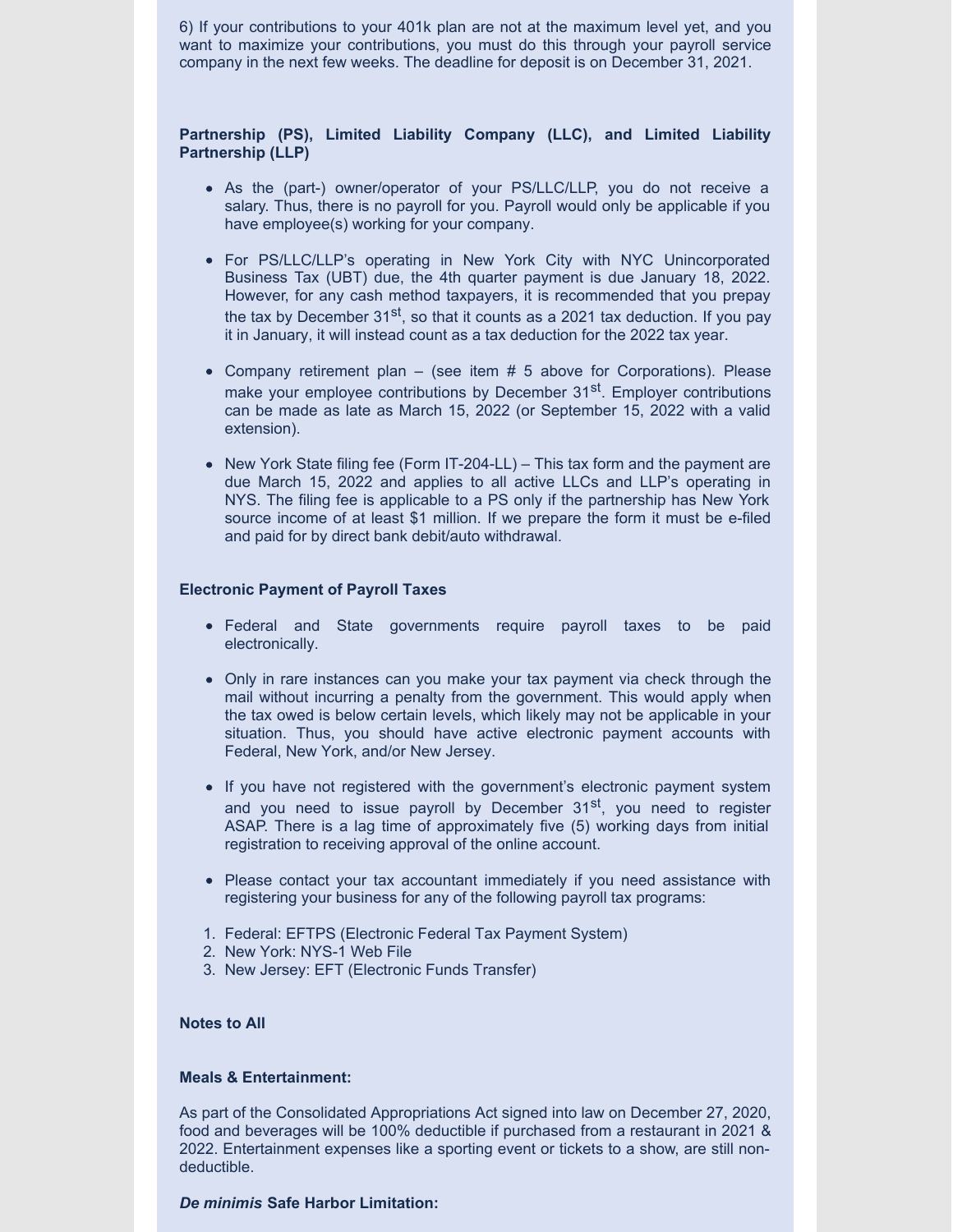The IRS allows a *de minimis* safe harbor election that permits a taxpayer to not capitalize tangible property. Instead, it can be expensed as an ordinary and necessary business expense. The *de minimis* safe harbor limitation for a taxpayer without an applicable financial statement is \$2,500 per invoice (or item).

## **Business Mileage Guide Methods:**

Business transportation expenses can be calculated for tax purposes in one of two ways – standard mileage rate or actual expense method. In both cases a contemporaneous record must be kept of business miles, commuting miles, personal miles, and total miles.

The standard mileage rate can be used if you do not hire out your car or operate a fleet. The 2021 rate is 56¢ per mile.

The actual expense method can be used if you are unable to use the standard mileage rate. If your vehicle is costly to run or weighs more than 6,000 this method is usually preferable. You are required to maintain a record of all vehicle expenses as the deduction is calculated by applying a percentage of business miles over total mileage. Expenses include gas, oil, repairs, tires, batteries, insurance, supplies, monthly parking, washes, and waxes. The applied percentage will also include a percentage of lease payments or depreciation.

Any expenses for parking and tolls directly used for business can be deducted on top of either method.

- Business Loans: It is important that all loans between owners and the corporation be documented.
- Short term unwritten advances of less than \$10,000 are acceptable if they are treated as debt and are expected to be repaid within a reasonable period of time.
- Debt of over \$10,000 needs to be documented with a promissory note that includes a fixed maturity date and a reasonable interest rate that will create taxable income as it is repaid.
- Gifts to Employees: If you are planning to give your employees a holiday gift, make sure it is *de minimus* and not in cash, otherwise it will need to be included in wages.

# **Notes to All (continued)**

- Is your independent contractor really an employee? Please be aware that both the IRS and State taxing authorities are increasingly scrutinizing this issue. Improperly treating employees as independent contractors could result in stiff penalties (*e.g*. you may be subject to a civil penalty of \$2,500 to \$5,000 per employee) in addition to the related taxes you would normally be subjected to as the employer. If this is an area of concern for you/your company, please contact your tax accountant. Upon request, we will provide you with additional information regarding how to evaluate the "Independent Contractor vs. Employee."
- Issuing Form 1099s The law requires that a Form 1099-NEC (new form in 2020) be sent to each independent contractor and vendor (except when the recipient is a corporation) to whom you have paid \$600 or more in a calendar year. This must be issued to the recipient by January 31, 2022. Additionally, the 1099's along with the Form 1096 summary must be filed with the IRS also by January 31, 2022. If you need assistance with preparing these forms, please contact your tax accountant starting mid-December 2020 but no later than the 1<sup>st</sup> week of January 2022.
- As a reminder, effective January 1, 2013 IRS requires additional record keeping for your income. You need to keep a separate sub-total on income received as (1) cash/check payments and (2) credit card/electronic/online payments. Third party institutions such as AMEX, Visa, and PayPal will be reporting the sales collected on your behalf to the IRS and will issue tax Form 1099-K to you. Thus, the IRS is increasing its ability to independently verify